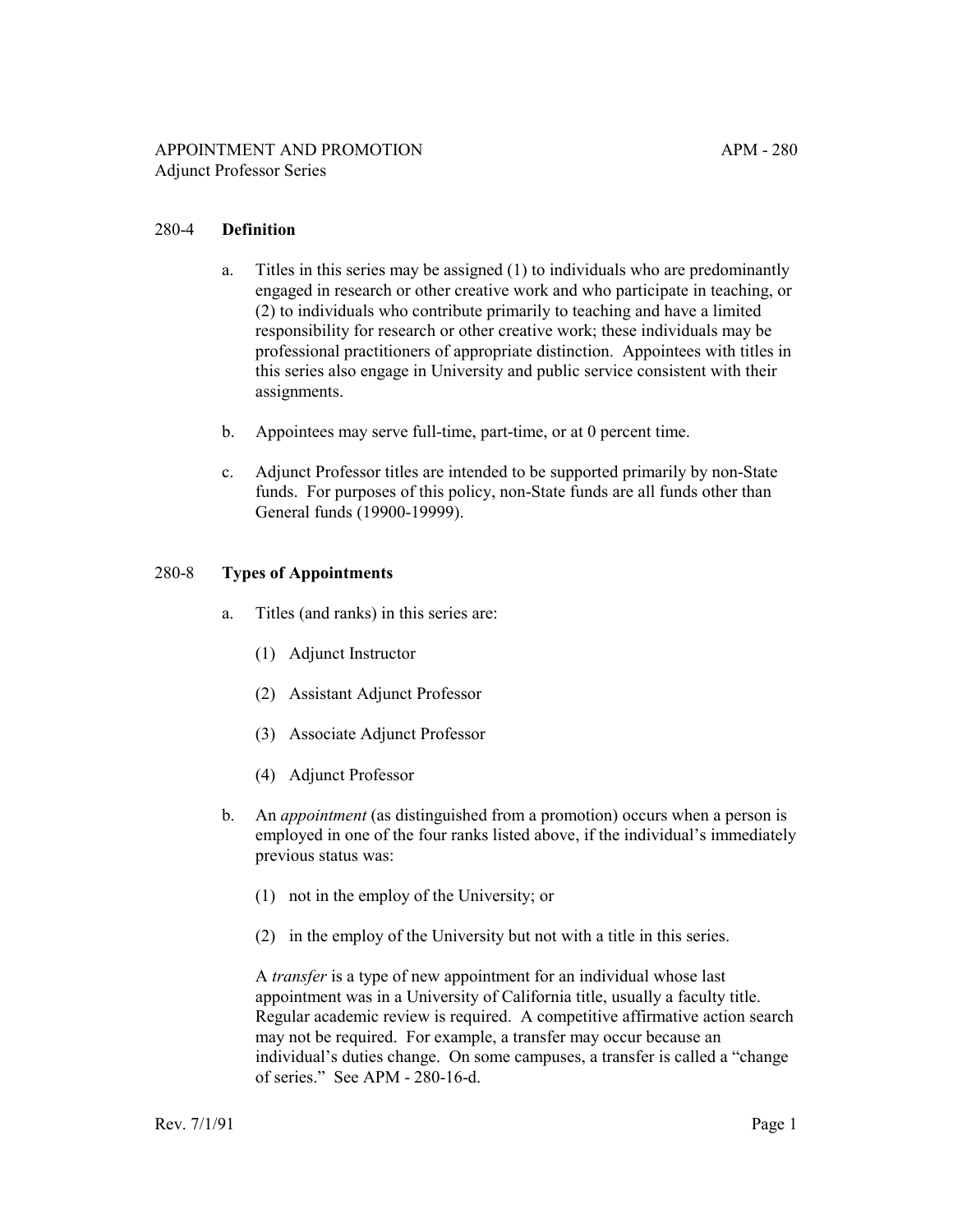- c. A *promotion* is an advancement from one rank to a higher rank within this series, usually the next rank as listed above.
- d. A *merit increase* is an advancement in salary step or to an above-scale salary rate without change of rank. See [APM - 615](http://ucop.edu/academic-personnel-programs/_files/apm/apm-615.pdf).
- e. The term *reappointment* is used for the renewal of an appointment immediately following the ending date of the previous appointment in this series. If there is a break in service, then it is an appointment, not a reappointment. A reappointment may or may not be accompanied by a promotion or a merit increase.

#### 280-10 **Criteria**

A candidate for appointment or advancement in this series shall be judged by the four criteria specified below. Evaluation of the candidate with respect to these criteria shall take appropriately into account the nature of the University assignment of duties and responsibilities and shall adjust accordingly the emphasis to be placed on each of the criteria. For example, a candidate may have a heavy workload in research and a relatively light workload in teaching.

The four criteria are:

- a. Teaching
- b. Research and creative work
- c. Professional competence and activity
- d. University and public service

The Chancellor, with the advice of the Senate, may publish standards of performance for appointment and promotion for the Adjunct Professor series.

#### 280-16 **Restrictions**

a. When participation in teaching is less than one course a year (or equivalent), the appointee should be considered for transfer to another academic title.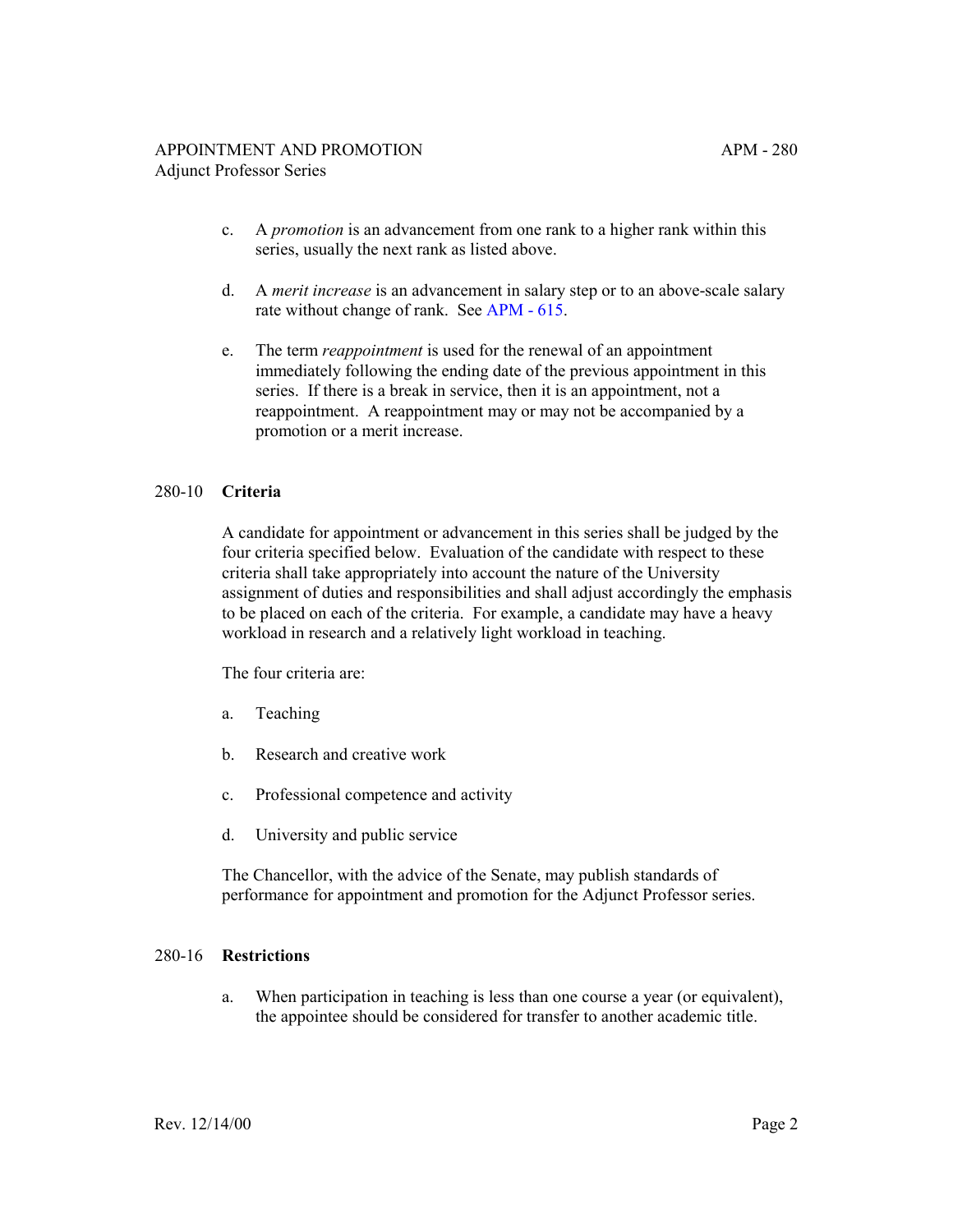Professional Researchers who teach less than one course a year, or equivalent, on a regular basis should hold a Lecturer title in conjunction with the research title. Individuals who are primarily researchers and who teach regularly at least one course a year (or equivalent) should be appointed in the Adjunct Professor series for their whole appointment. Clinical teaching may satisfy the teaching requirement.

For appointments in which teaching is the main activity, it should be demonstrated clearly before appointment to the Adjunct Professor series that a "teaching only title" such as Lecturer is not appropriate (e.g., a faculty member who also has clinical responsibilities). If, during an appointment in the Adjunct Professor series, research ceases to be part of the appointee's duties, the individual should be considered for transfer to another academic title.

- b. Limits on State Funding:
	- (1) Appointments are designed to be supported primarily by non-State funds. See APM - 280-4-c.

As a minimum, one half of the funding for the base salary of an Adjunct appointment shall come from funds other than State funds. For example, for a half-time appointment (50 percent time), one half of that appointment must be non-State funded; (e.g., 25 percent time may be State funded, 25 percent time must be non-State funded). For definition of non-State funds, see APM - 280-4-c.

Even when an individual holds the Adjunct title in conjunction with another University title which may be entirely supported by non-State funds, one half of the Adjunct appointment shall be supported by non-State funds.

- (2) Exceptions
	- (a) For appointments at more than 50 percent time:

Under justifying circumstances, the Chancellor is authorized to fund more than 50 percent of the base salary of the appointment from State funds for a period normally not to exceed two years. This authority of the Chancellor may not be redelegated. See below for maximum limits on State funding.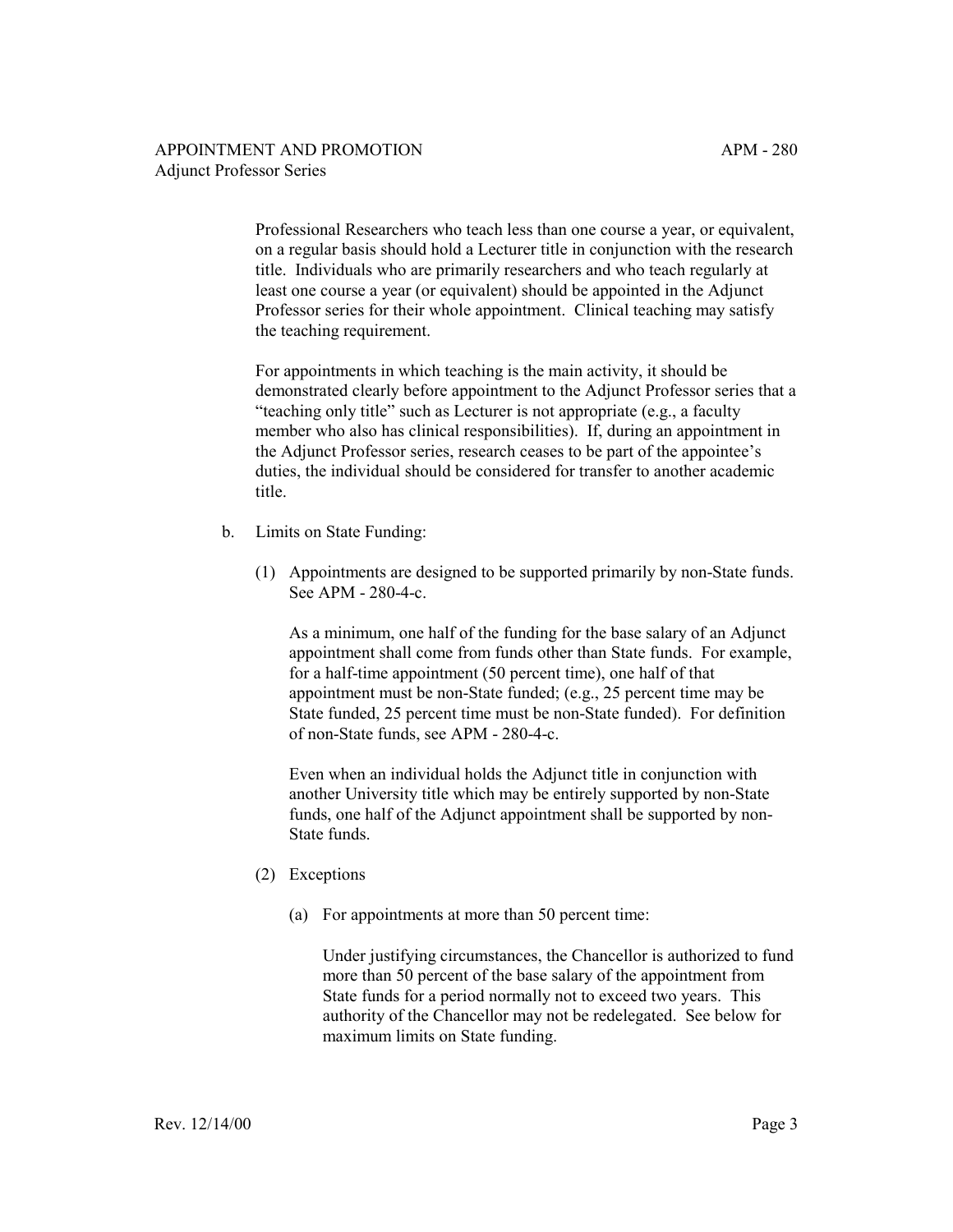When an appointment in any title in this series is supported by State funds for more than 50 percent time (0.5 FTE), the total period of such appointment, either alone or in combination with appointments in the Professor in Residence series and the Professor of Clinical (e.g., *Medicine*) series supported by State funds for more than 50 percent time, shall not exceed eight years. In other words, there is a cumulative eight-year limit on State funding in the Adjunct Professor series, the Professor in Residence series, and the Professor of Clinical (e.g., *Medicine*) series.

(b) For appointments at 50 percent time or less:

Under justifying circumstances, the Chancellor is authorized to allow Adjunct appointments at half-time or less to be State funded for more than half the appointment. These appointments may be fully State funded. Under this exception, appointments shall be made only with a specific ending date for a one- or two-year term. There is no limit on the total number of years an individual may hold a series of such appointments.

- (3) Within the provision on funding, the Chancellor may develop guidelines on the appropriate use of State and non-State funding.
- c. Limitation of Service:

Regardless of the funding source, there is an eight-year limitation of service for an appointee who holds the Assistant Adjunct Professor title at more than 50 percent time, either in that title alone or when combined with those titles listed in APM - 133-0-c. In computing time for the Adjunct title, only those quarters or semesters at more than 50 percent time will count. Service at associated and affiliated hospitals at more than 50 percent time counts, even when the individual is 0 percent for University payroll purposes.

The Chancellor may grant exceptions to the eight-year limitation of service.

d. Transfer of appointees to other titles:

An appointee with a title in the Adjunct Professor series may be appointed to the Professor series, the Professor in Residence series, and the Professor of Clinical (e.g., *Medicine*) series only following a competitive affirmative action search and review by the appropriate Senate committee. Under special circumstances, the Chancellor may grant an exception to the search requirement.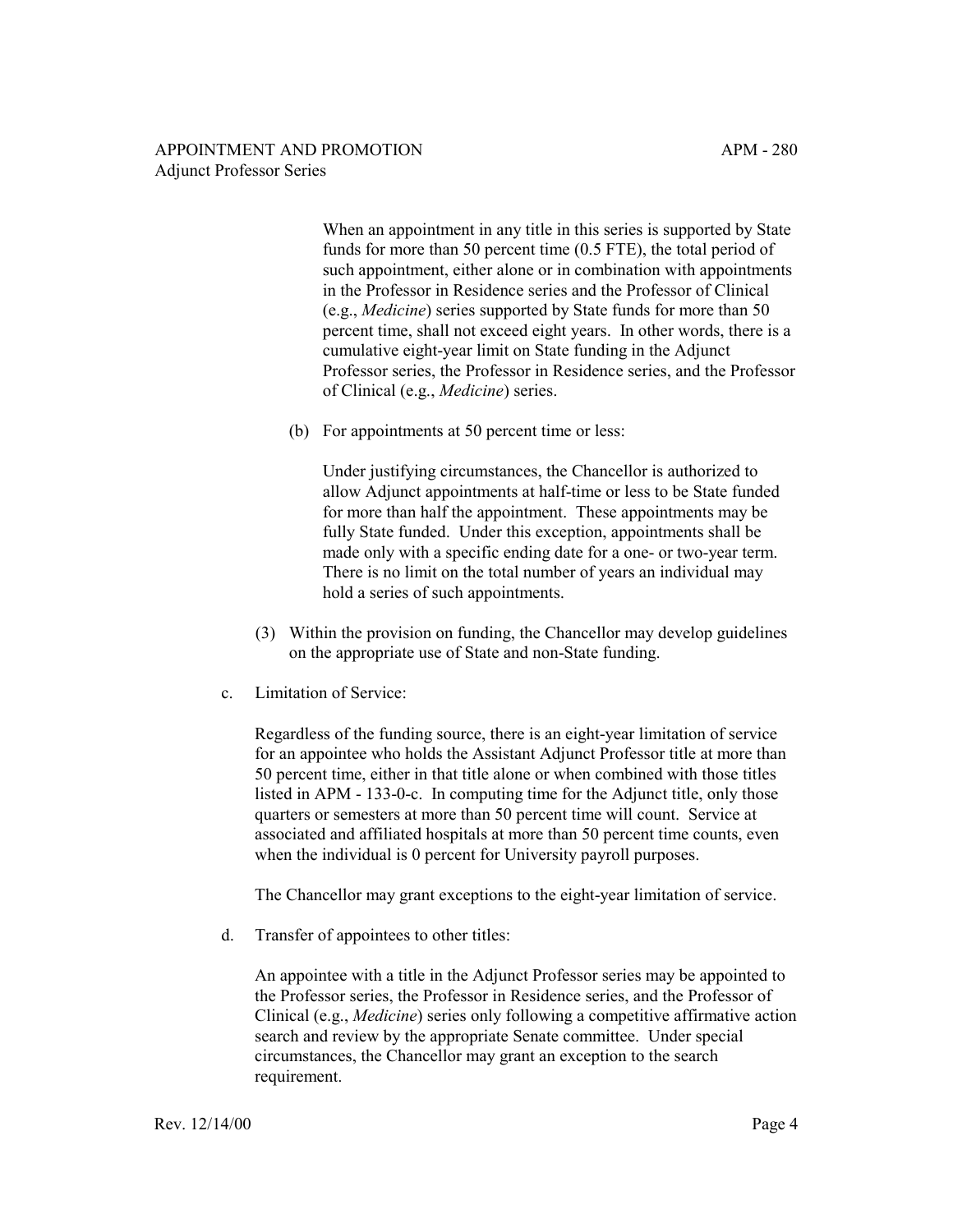## 280-17 **Terms of Service**

- a. An appointment to the title of Adjunct Instructor or Assistant Adjunct Professor shall be made with a specified ending date. The appointee shall be advised by letter and/or on the appropriate campus approval document that the appointment is for a specific period and that the appointment *ipso facto* ends at the specified date. Termination prior to the specified ending date of an appointment may be only for good cause and is subject to the provisions of Standing Order 103.9. See APM - 280-20-c.
	- (1) Adjunct Instructor

An initial appointment is limited to a one-year term. The appointment may be made for a shorter term. Reappointment for one additional term of not more than one year may be approved. Total University service as an Adjunct Instructor may not exceed two years.

(2) Assistant Adjunct Professor

Each appointment and reappointment is limited to a maximum term of two years. The appointment may be made for a shorter term.

b. An appointment to the title of Associate Adjunct Professor or Adjunct Professor may be made in two ways:

## (1) **With a specific ending date**

For an Associate Adjunct Professor (Steps I, II, III), each appointment is limited to a maximum term of two years. For an Associate Adjunct Professor (Steps IV and V) and for an Adjunct Professor, each appointment period is limited to a maximum term of three years. These appointments may be made for a shorter term.

The appointee shall be advised by letter and/or on the appropriate campus approval document that the appointment is for a specified period and that the appointment *ipso facto* ends at the specified date.

Termination prior to the specified ending date of an appointment may be only for good cause and is subject to the provisions of Standing Order 103.9. See APM - 280-20-c.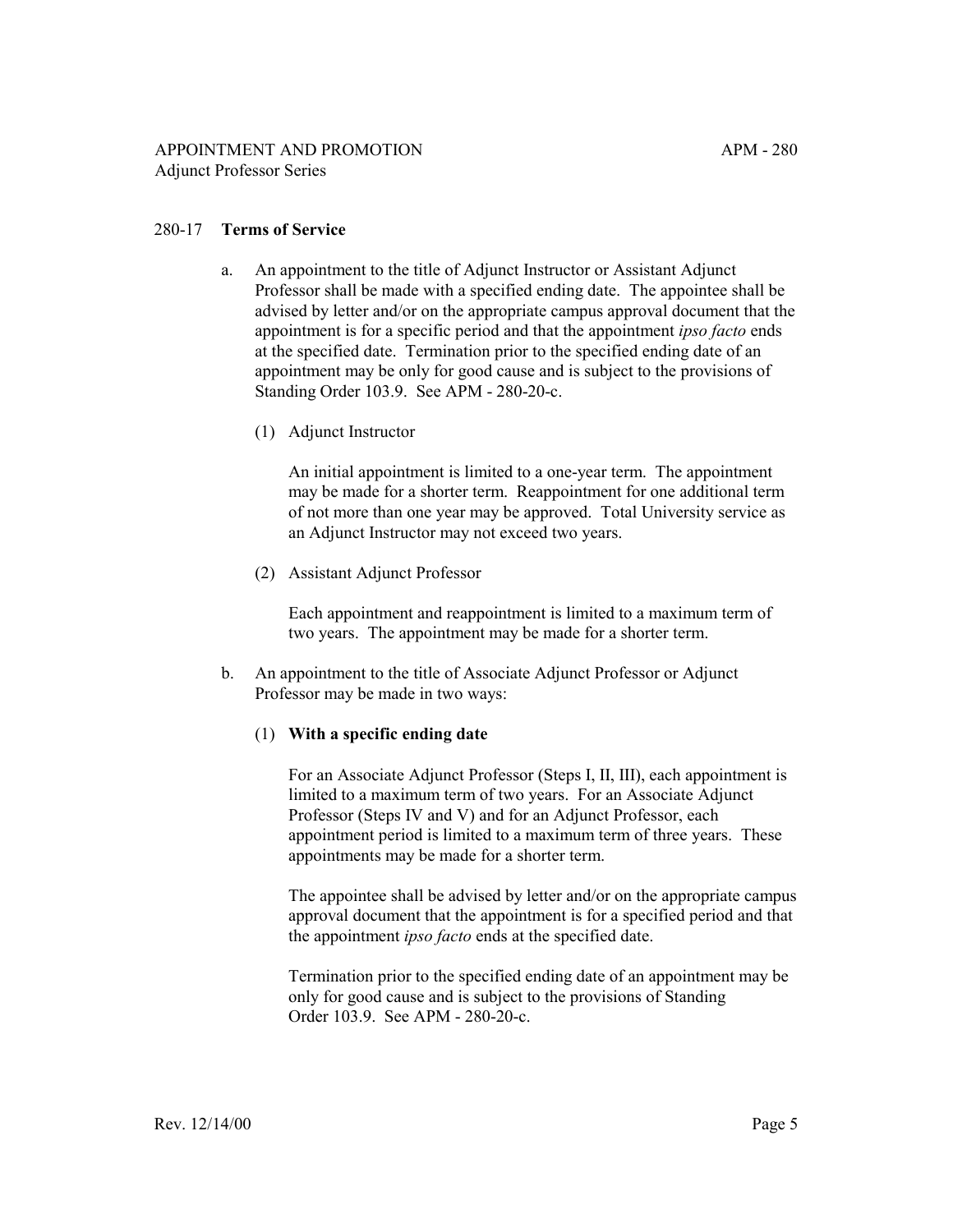#### (2) **With no specific ending date**

It is recommended that such appointments be made only when there is a reasonable expectation of long-term funding.

The appointee shall be advised by letter and/or on the appropriate campus approval document that the appointment does not carry either tenure or security of employment.

For provisions concerning termination, see APM - 280-20-c.

c. Rules concerning effective dates of appointments are stipulated in [APM - 200-17,](http://ucop.edu/academic-personnel-programs/_files/apm/apm-200.pdf) except that an appointment period normally will coincide with the University's fiscal year of July 1 through June 30. The effective date of a promotion or merit increase is normally July 1. However, exceptions may be approved by the Chancellor, subject to the provisions of APM - 280-24-a(6) and (7).

#### 280-18 **Salary**

- a. Appointments to titles in this series may be made with or without salary. For appointments with salary, the academic salary scales for the regular Professor series shall apply, subject to the terms of the compensation plan.
- b. The normal periods of service at each step in this series coincide with those of the Professor series as described in [APM - 220-18-b.](http://ucop.edu/academic-personnel-programs/_files/apm/apm-220.pdf)

## 280-20 **Conditions of Employment**

- a. Appointees in this series are not members of the Academic Senate.
- b. Neither tenure nor security of employment is acquired by appointment to a title in this series.
- c. Expiration of an appointment, layoff, and termination.
	- (1) Appointments with specific ending dates are subject to the following policies:
		- (a) An appointment to a title in this series with a specified ending date expires by its own terms on that date, and additional notice of the ending of the appointment is not required.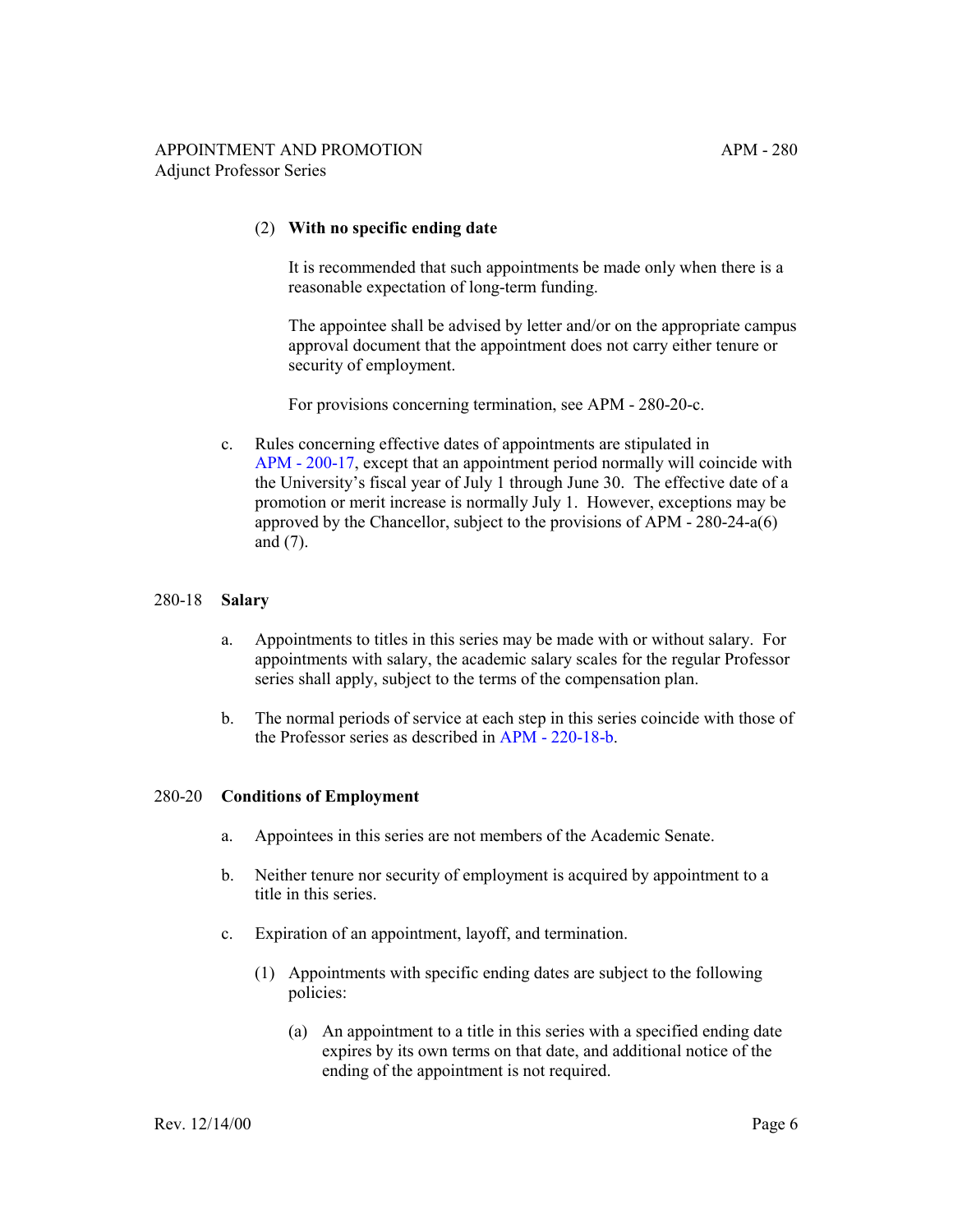However, in cases when an appointment has been renewed at least once and if the funding sources and campus procedures permit, it is desirable (but not required) that a reasonable period of notice be given.

The Chancellor shall establish procedures for the review of cases when an appointee with between 1 and 2 years of service is given less than 30 days' notice, and when an appointee with more than 2 years of service is given less than 60 days' notice. The Chancellor may establish procedures that include notice periods greater than those mentioned above.

(b) Termination prior to the specific ending date:

Termination prior to the specific ending date shall be only for good cause and is subject to the provisions of Standing Order 103.9.

- (2) Appointments with no specific ending date are subject to the following policies:
	- (a) Establishment of a specific ending date:

Except in instances of resignation, retirement, or death, written notice by the Chancellor serves to establish a specific ending date.

When an appointment in this series ends, because of lack of work, lack of funds, or programmatic change, the provisions of [APM 145,](http://ucop.edu/academic-personnel-programs/_files/apm/apm-145.pdf) Layoffs—Non-Senate Academic Appointees, shall apply.

Termination for unsatisfactory performance shall occur only after appropriate academic review.

For dismissal because of misconduct, the Faculty Code of Conduct  $(APM - 015)$  applies.

(b) Written notice of a specific ending date:

The Chancellor shall provide the appointee with written notice of termination. If the funding source will permit, it is desirable that the written notice of termination take effect on June 30 of the next academic year and, as a minimum, not less than 30 days after notification. If the funding source for the appointment will not permit 30 days' notice, the University shall provide a minimum of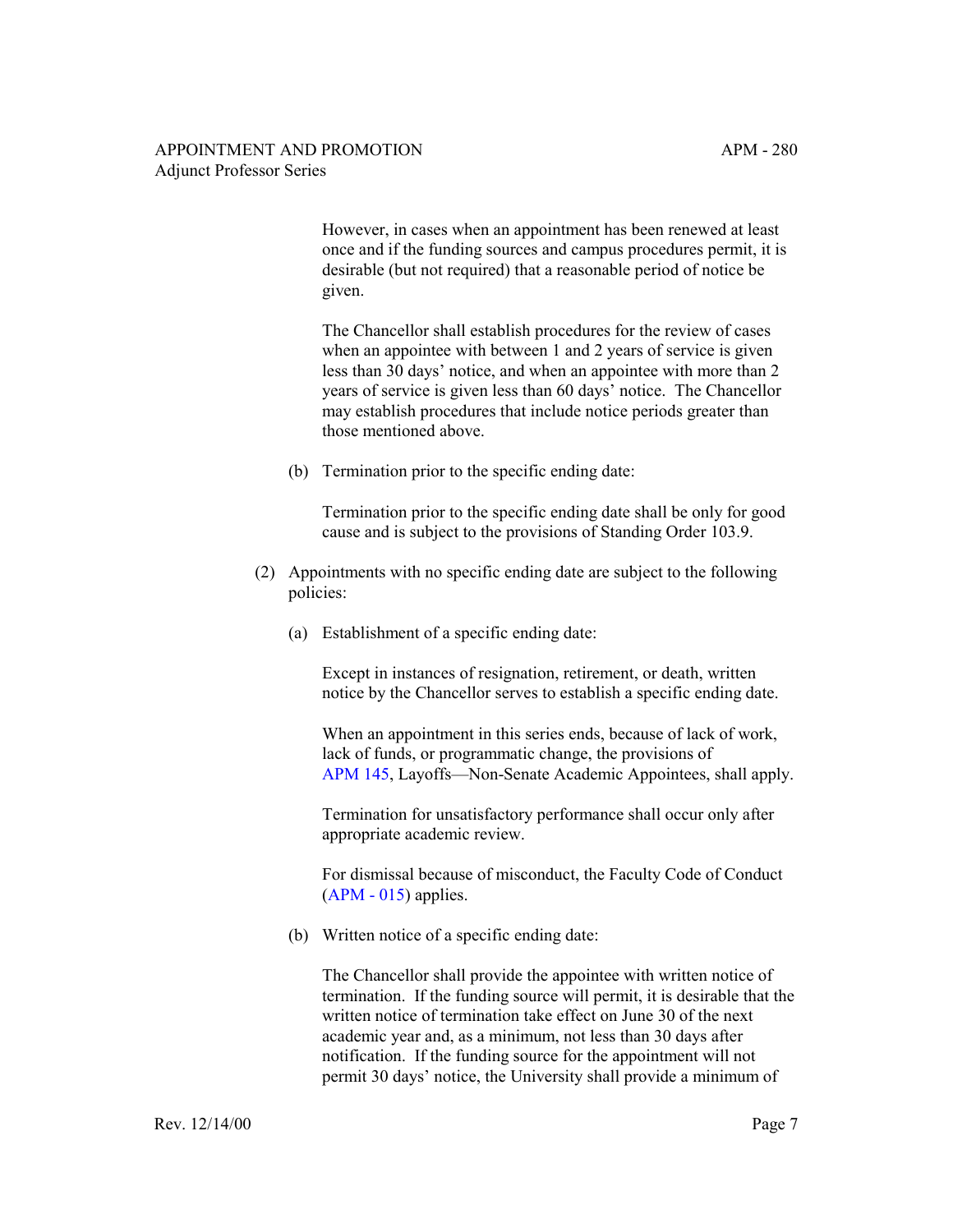30 days' notice and, if necessary, use State funds for that period. (See APM - 280-4-c.) Appropriate pay in lieu of notice may be given.

- (c) Once a specific ending date has been established, appointments are subject to the provisions of Standing Order 103.9; termination before the specific ending date shall be made only for good cause and after the opportunity for a hearing before the properly constituted advisory committee of the Academic Senate.
- d. The Faculty Code of Conduct [\(APM 015\)](http://ucop.edu/academic-personnel-programs/_files/apm/apm-015.pdf) applies to all appointees in this series. The Chancellor may develop procedures for the application of the Faculty Code of Conduct.
- e. An appointee with a title in this series is eligible for leave with pay under APM - 758 when the leave is in the interest of the University and to the extent that provision is available in the fund source(s) from which the salary is paid.

If the leave is approved, and the base salary of the appointee is supported wholly or partially by State funds, then the leave will be supported by State funds in the same percentage of time. (See APM - 280-4-c.) Each Chancellor shall establish campus procedures to provide for the administration of a leave program.

Appointees are not eligible for sabbatical leave [\(APM - 740\)](http://ucop.edu/academic-personnel-programs/_files/apm/apm-740.pdf).

f. The provisions of [APM - 140](http://ucop.edu/academic-personnel-programs/_files/apm/apm-140.pdf) concerning appeals of non-Senate academic appointees shall be applicable for appointees with titles in this series.

## 280-24 **Authority**

Authority to approve appointments, reappointments, merit increases, promotions, and terminations in this series, following appropriate review and subject to the restrictions in APM - 280-16 and 280-17, rests with the Chancellor except as noted in (a) below.

## (a) **Adjunct Professor at an above-scale salary**:

The Chancellor has authority to approve above-scale salaries up to and including the Regental compensation threshold. For salaries beyond the Regental compensation threshold, authority rests with The Regents on recommendation of the President, after appropriate review and as prescribed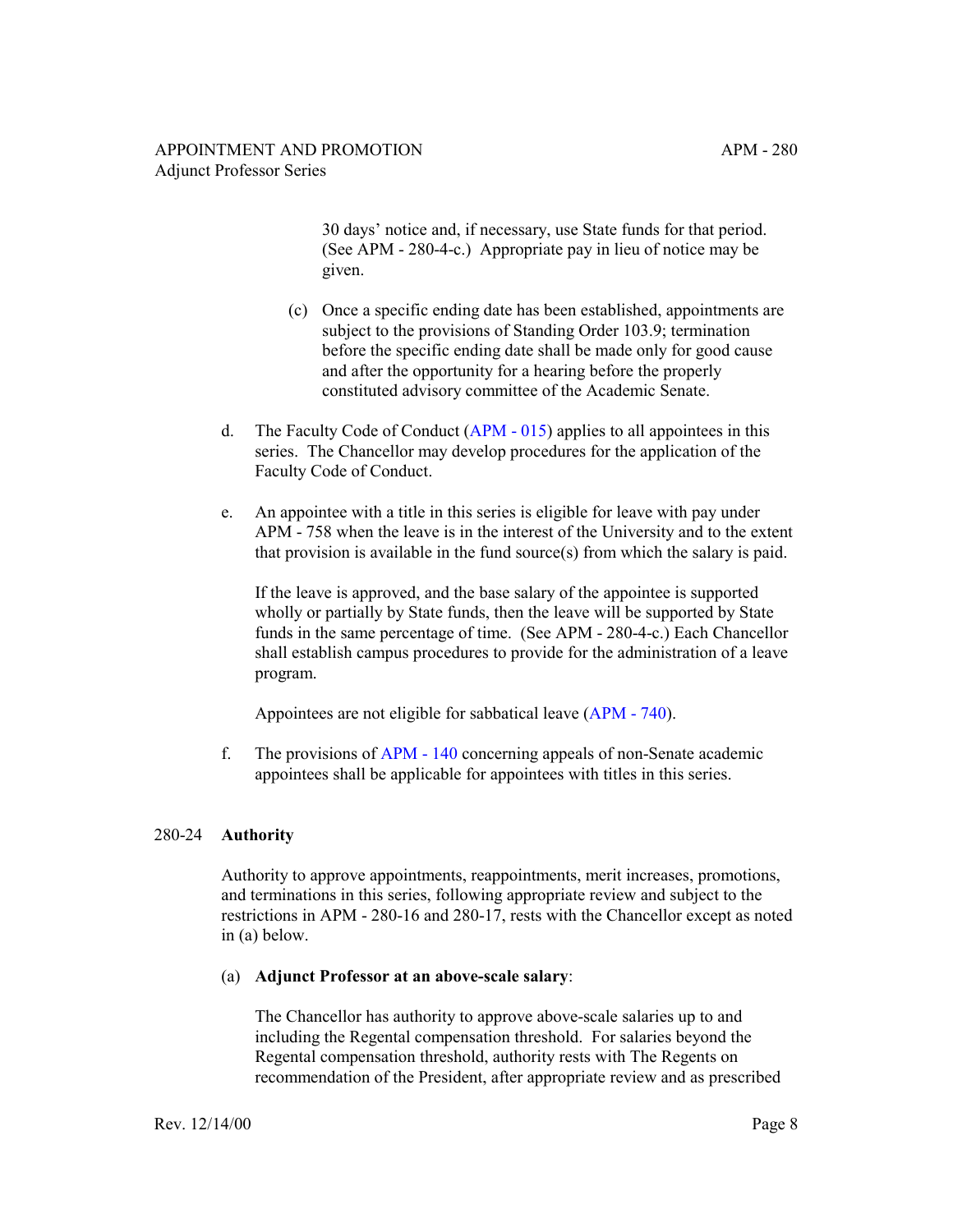in Section 101.2(a)(1) of the Standing Orders of The Regents. (See also APM - 280-85.)

- (b) An initial appointment or subsequent reappointment of any person after his or her retirement may be made on a year-to-year basis and with specific approval of the Chancellor.
- (c) The Chancellor's authority as stipulated above extends to the approval of promotions and merit increases having effective dates other than July 1.
- (d) The Chancellor's authority as set forth above also extends to the retroactive approval of appointments, promotions, and merit increases (that is, with the beginning date of service prior to the date of actual approval).

## 280-80 **Review Procedures**

The general provisions of [APM - 220-80](http://ucop.edu/academic-personnel-programs/_files/apm/apm-220.pdf) apply to appointees in this series.

## 280-81 **Procedure for Appointment and Reappointment of an Adjunct Instructor**

The general provisions of [APM - 220-80](http://ucop.edu/academic-personnel-programs/_files/apm/apm-220.pdf) apply here. In addition:

- a. Final decisions on appointment or reappointment are made by the Chancellor.
- b. The Chancellor shall give written notification to the candidate of the final decision to appoint or reappoint as an Adjunct Instructor. The ending date of an appointment or reappointment shall be shown clearly on the appropriate campus approval document that effects the action.
- c. The Chancellor shall inform the Adjunct Instructor in writing of the nature and conditions of the appointment or reappointment.

280-82 through 85 – The following subsections on review procedures apply to an individual who may be a candidate for promotion. The Chancellor, with the advice of the Senate, may develop other, more streamlined procedures for short-term appointees.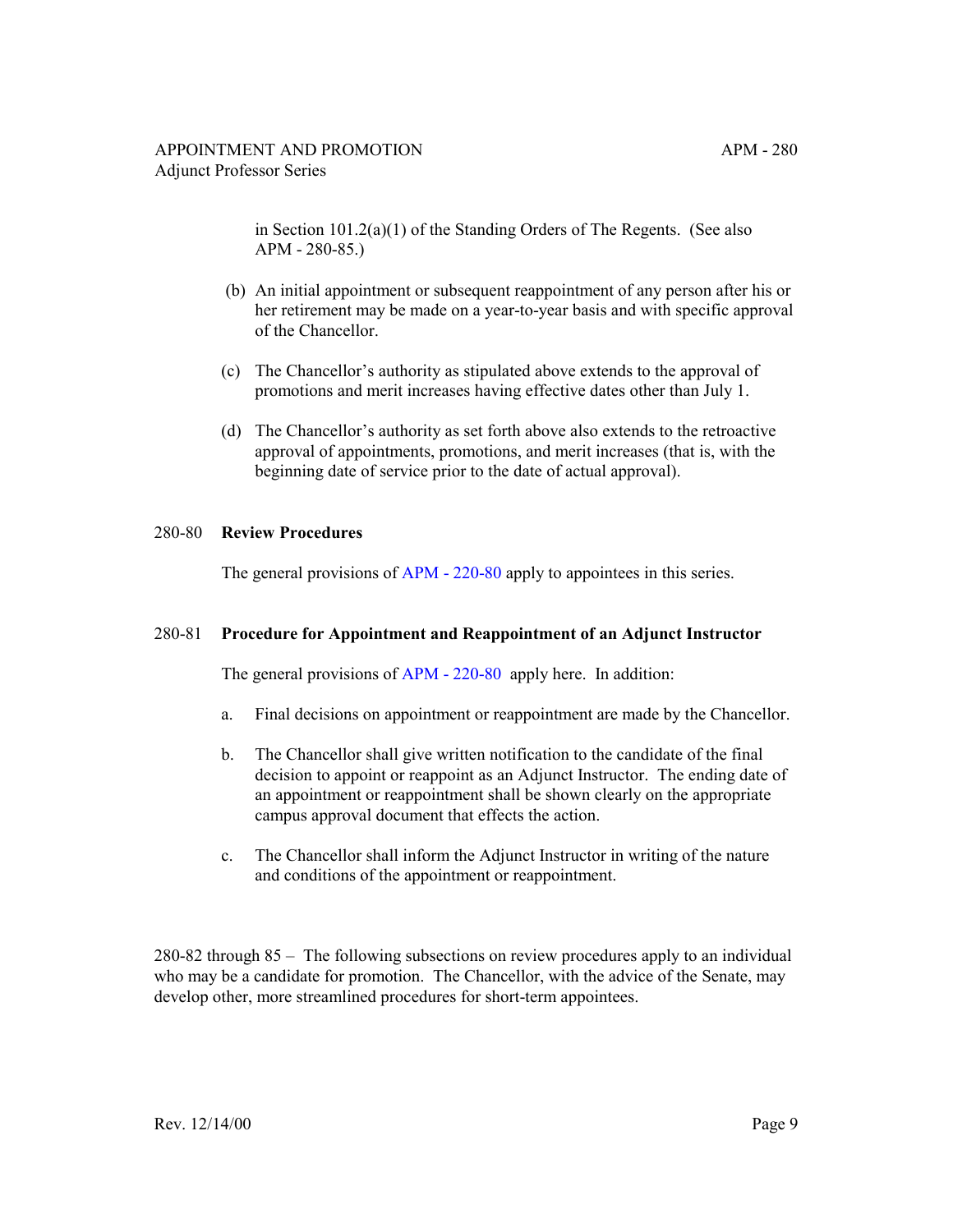## 280-82 **Procedure for Appointment or Reappointment to the Rank of Assistant Adjunct Professor**

The general provisions of [APM - 220-80](http://ucop.edu/academic-personnel-programs/_files/apm/apm-220.pdf) apply here. In addition:

- a. The Committee on Academic Personnel shall be consulted in these cases, unless the Chancellor and the Committee on Academic Personnel have explicitly agreed to waive Committee on Academic Personnel review. A review committee shall be appointed if the Chancellor or the Committee on Academic Personnel requests it. On the basis of the recommendations, the evidence provided, and any additional information obtained, the review committee shall prepare and submit its comments and recommendation to the Chancellor.
- b. The final decision is made by the Chancellor. The Chancellor shall give written notification to the candidate of the final decision concerning the candidate's appointment or reappointment. The ending date of an appointment or reappointment shall be shown clearly on the appropriate campus approval document that effects the action.
- c. The Chancellor shall inform the Assistant Adjunct Professor in writing of the nature and conditions of the appointment or reappointment.

# 280-83 **Procedure for the Formal Appraisal of an Assistant Adjunct Professor Who May Be a Candidate for Promotion**

Formal appraisals of Assistant Adjunct Professors shall be made in order to arrive at preliminary assessments of the prospects of candidates for promotion as well as to identify appointees whose records of performance and advancement are below the level of excellence desired for continued membership in the faculty.

The general provisions of [APM - 220-80](http://ucop.edu/academic-personnel-programs/_files/apm/apm-220.pdf) apply here. In addition:

a. Normally each Assistant Adjunct Professor shall be appraised well in advance of possible promotion (usually 2 1/2 years before the anticipated effective date of the promotion). A case of initial appointment from outside the University, with anticipation of promotion within two or three years after appointment, would call for an exception to the general rule. Each Assistant Adjunct Professor shall be appraised no later than the first half of the appointee's sixth year of service in the University with the title Assistant Adjunct Professor or with this title in combination with the titles listed in [APM - 133-0-c](http://ucop.edu/academic-personnel-programs/_files/apm/apm-133.pdf). Earlier appraisals are permissible. Subject to these guidelines and restrictions, each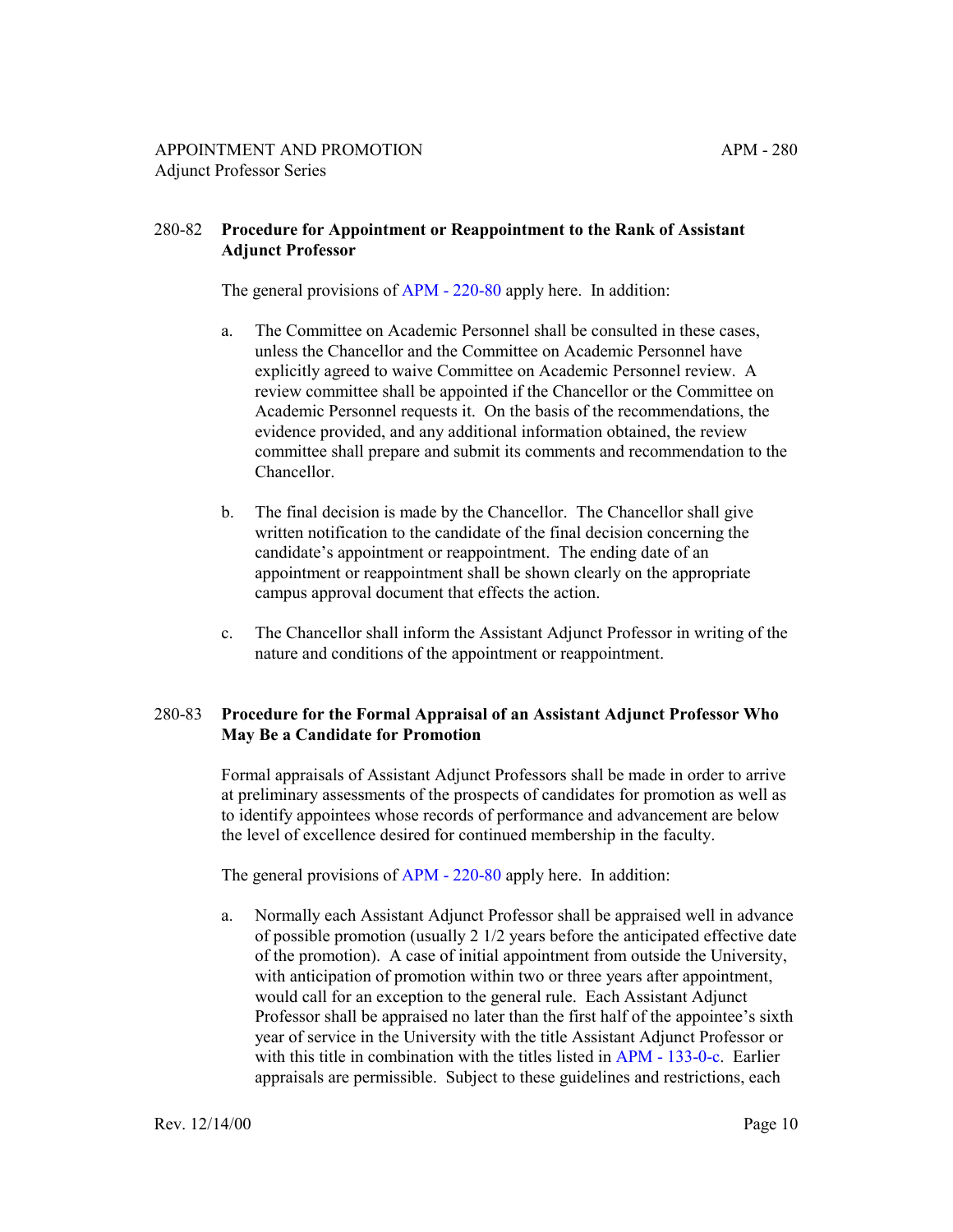Chancellor shall establish general schedules and rules for the timing of formal appraisals on the respective campus.

No formal appraisal is required if, prior to the normal occurrence of an appraisal, the Assistant Adjunct Professor is being recommended for promotion to take effect within a year, has given written notice of resignation, or has been given written notice of non-reappointment or terminal appointment.

b. Except in situations in which the Chancellor and the Committee on Academic Personnel have explicitly agreed to waive Committee on Academic Personnel review, the Committee on Academic Personnel shall be consulted in appraisals.

An *ad hoc* review committee shall be appointed if the Chancellor or the Committee on Academic Personnel so determines. On the basis of its study of all available information, the review committee shall submit a report to the Chancellor stating whether there is evidence of achievement and promise sufficient to justify the Assistant Adjunct Professor's continued candidacy for eventual promotion. If the review committee finds that the evidence does not justify the continued candidacy, it shall recommend non-reappointment or terminal appointment consistent with the limitations of service, specified in [APM - 133-0](http://ucop.edu/academic-personnel-programs/_files/apm/apm-133.pdf) and APM - 280-16-c. The report of the *ad hoc* review committee then shall be considered by the Committee on Academic Personnel and the Chancellor. See [APM - 220-80-g](http://ucop.edu/academic-personnel-programs/_files/apm/apm-220.pdf).

- c. The Chancellor shall make the final determination concerning the outcome of an appraisal, taking into account all the available evidence and the recommendations made in the course of the appraisal.
- d. The Chancellor shall inform the chair, through the Dean or Provost, of any decision and of any information or advice resulting from the appraisal that the Chancellor may think helpful to the chair or the appointee.

# 280-84 **Procedure for Non-Reappointment for Academic Reasons of an Assistant Adjunct Professor Who Is a Candidate for Promotion**

This section applies only to those appointees who, because of the eight-year limitation of service, will be either promoted or terminated. For the question of termination for poor performance for other appointees, see APM - 280-20-c.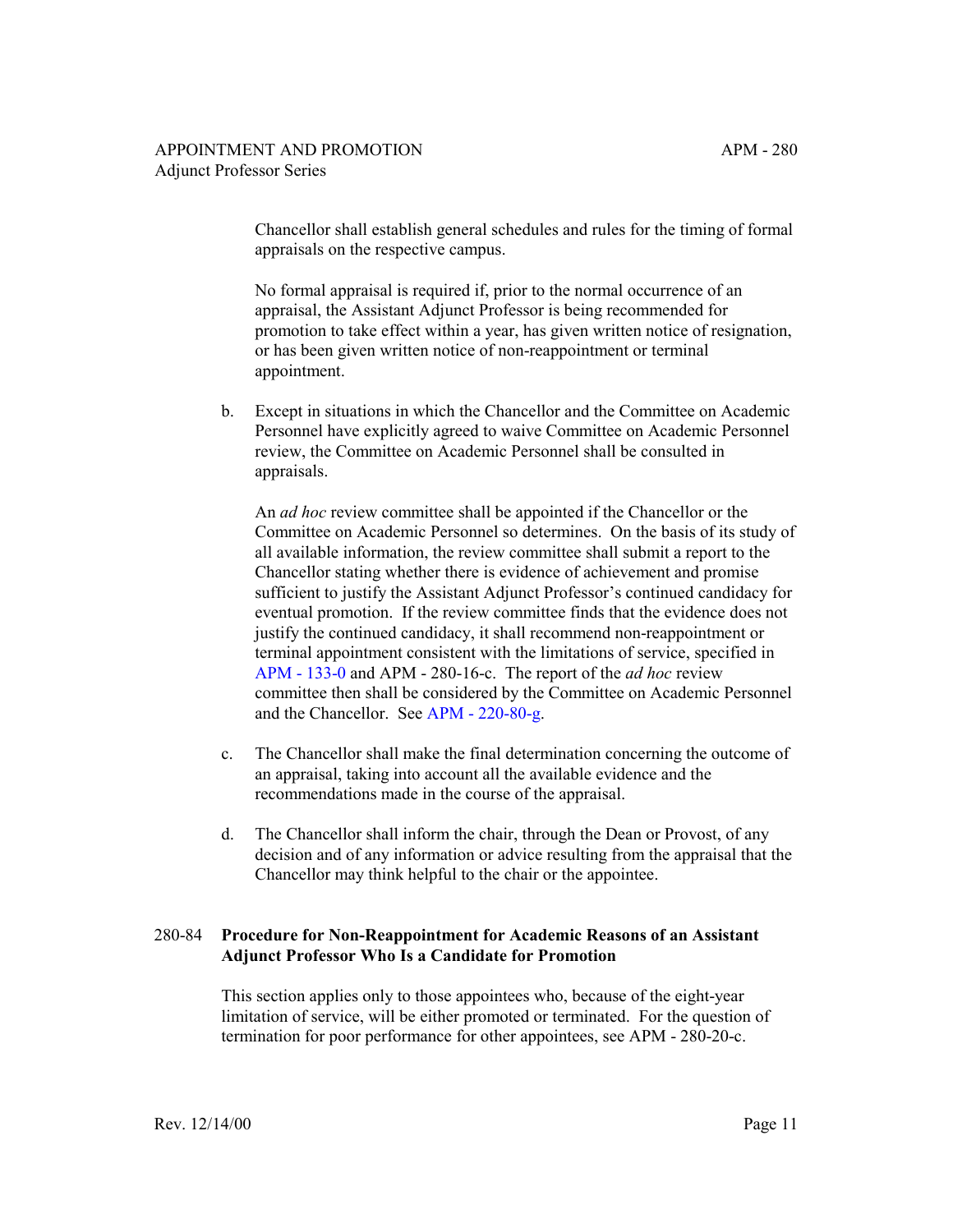The general provisions of [APM - 220-80](http://ucop.edu/academic-personnel-programs/_files/apm/apm-220.pdf) apply here. In addition:

- a. If a proposal not to reappoint an Assistant Adjunct Professor is a result of a departmental review during consideration of reappointment, the case shall be reviewed in accordance with the provisions of APM - 280-82.
- b. During a review of a formal appraisal, or consideration of reappointment or promotion of an Assistant Adjunct Professor, if the Academic Vice Chancellor's (or designee's) preliminary assessment is to make a terminal appointment, is not to reappoint or promote, or is contrary to the departmental recommendation, the department chair and the candidate shall be notified of this in writing by the Academic Vice Chancellor. The candidate also shall be notified of the opportunity to request access to the records placed in the personnel review file subsequent to the departmental review in accordance with [APM - 160-20-c.](http://ucop.edu/academic-personnel-programs/_files/apm/apm-160.pdf) When the candidate is provided copies of such records, the department chair also shall be provided with copies of the extradepartmental records. The candidate and the chair, after appropriate consultation within the department, shall then have the opportunity to respond in writing and to provide additional information and documentation. The candidate may respond either through the department chair or directly to the Academic Vice Chancellor. The personnel review file, as augmented by the added material, shall then be considered in any stage of the review process as designated by the Academic Vice Chancellor before a final decision by the Chancellor is reached. The Chancellor's final decision to make a terminal appointment, or not to reappoint or promote, shall not be made without the appropriate preliminary assessment notification process and opportunity to respond being provided to the candidate as specified herein.
- c. The Chancellor is responsible for a decision not to reappoint or to make a terminal appointment of an Assistant Adjunct Professor. The Chancellor shall, through the Dean or Provost, inform the chair of a decision not to reappoint. The Chancellor shall provide a written statement to the individual advising of the outcome of the personnel review. The written statement shall be given to the individual before the specified ending date, whenever possible. The appointment, however, will expire on the specified ending date, regardless of when the statement is given to the individual. Provisions regarding notice requirements are specified in APM - 280-20-c.
- d. Each Chancellor is authorized to establish guidelines for responding to requests for written statements of reasons for non-reappointment subject to these conditions:
	- (1) an appointee shall make the request in writing; and